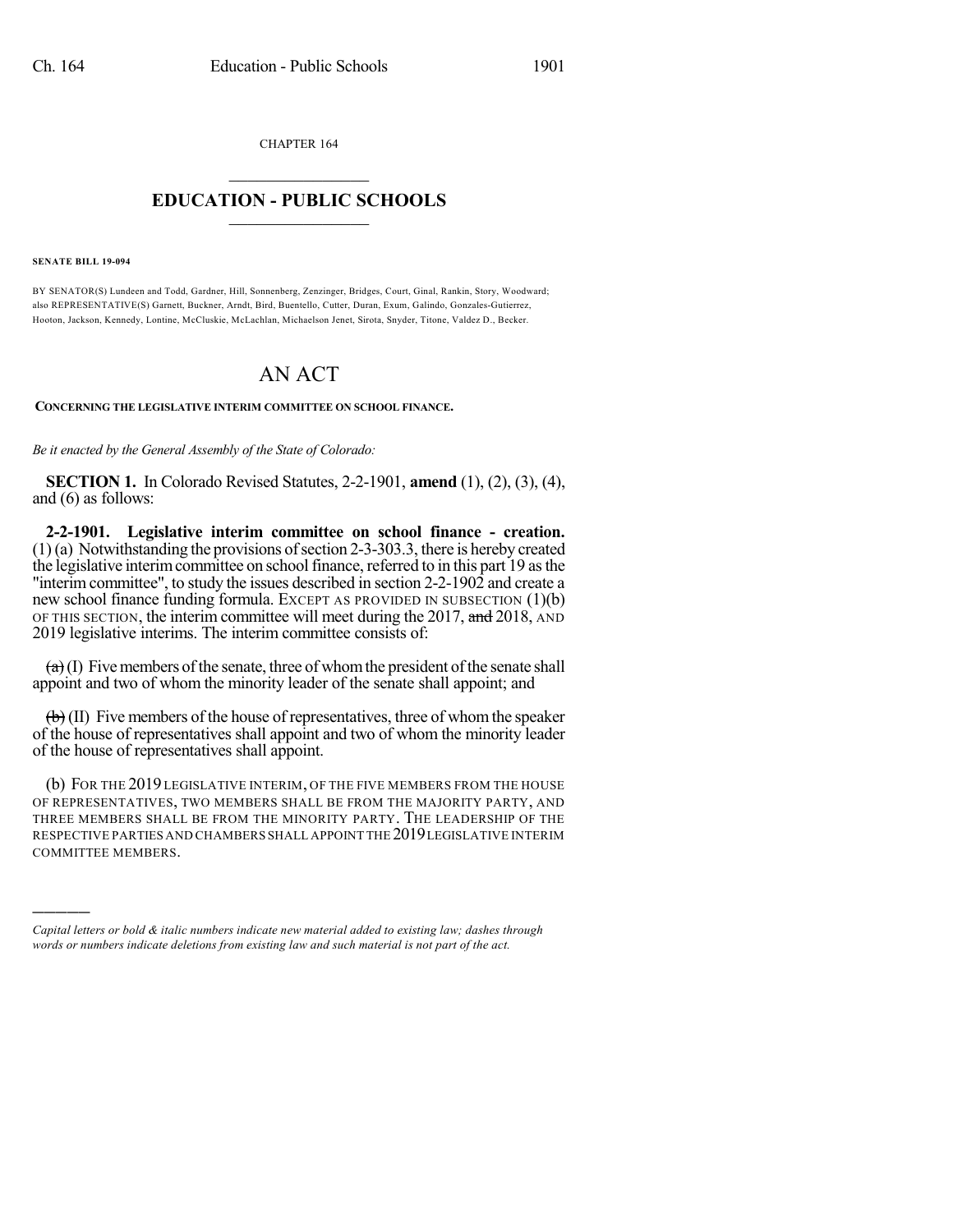(2) (a) The appointing authorities shall appoint the members of the interim committee as soon as possible after June 2, 2017, but no later than July 1, 2017. For THE 2019 LEGISLATIVE INTERIM, THE APPOINTING AUTHORITIES SHALL APPOINT THE MEMBERS OF THE INTERIM COMMITTEE NO LATER THAN JUNE 14, 2019. The appointing authorities shall, to the extent practicable, ensure that the members of the interim committee represent school districts in all areas of the state, including urban, suburban, and rural school districts, school districts of varying wealth in property tax and other local revenues, and school districts with varying student demographics. If a vacancy arises on the interim committee, the appropriate appointing authority shall appoint an appropriate person to fill the vacancy assoon as possible.

(b) The speaker of the house of representatives shall appoint the chair of the interim committee for the first interim AND THIRD INTERIMS and the vice-chair of the interim committee for the second interim. The president of the senate shall appoint the vice-chair of the interim committee for the first interim and the chair of the interim committee for the second interim. FOR THE THIRD INTERIM, THE MEMBERS OF THE INTERIM COMMITTEE SHALL ELECT THE VICE-CHAIR OF THE INTERIM COMMITTEE.

(3) The chair of the interim committee shall schedule the first meeting of the interim committee DURING THE 2017 LEGISLATIVE INTERIM to be held no later than August 1, 2017, AND THE FIRST MEETING OF THE INTERIM COMMITTEE DURING THE 2019 INTERIM TO BE HELD NO LATER THAN JULY 1, 2019. The interim committee may meet up to five times during each interim.

(4) The chair and vice-chair of the interim committee may appoint subcommittees as necessary. to provide technical assistance to the interim committee. A subcommittee may include members of the interim committee and persons with technical expertise in school finance. Members of a subcommittee serve without compensation and without reimbursement for expenses.

(6) The interim committee may introduce up to a total of five bills, joint resolutions, and concurrent resolutions in each of the 2018, and 2019, AND 2020 legislative sessions. Bills that the interim committee introduces are exempt from the five-bill limitation specified in rule 24 (b) $(1)(A)$  of the joint rules of the senate and the house of representatives. Joint resolutions and concurrent resolutions that the interim committee introduces are exempt from the limitations set out in rule  $26 \text{ (g)}$ of the rules of the house of representatives and rule 30 (f) of the rules of the senate. The interim committee is exempt from the requirement specified in rule  $24(b)(1)(D)$ and rule 24A (d)(8) of the joint rules of the senate and the house of representatives and in section 2-3-303 (1)(f), to report bills or other measures to the legislative council.

**SECTION 2.** In Colorado Revised Statutes, 2-2-1902, **amend** (1) introductory portion, (2), and (3) as follows:

**2-2-1902. School finance study - issues - hiring consultant.** (1) OVER THE COURSE OF THE THREE LEGISLATIVE INTERIMS, the interim committee shall, at a minimum, study the following issues: